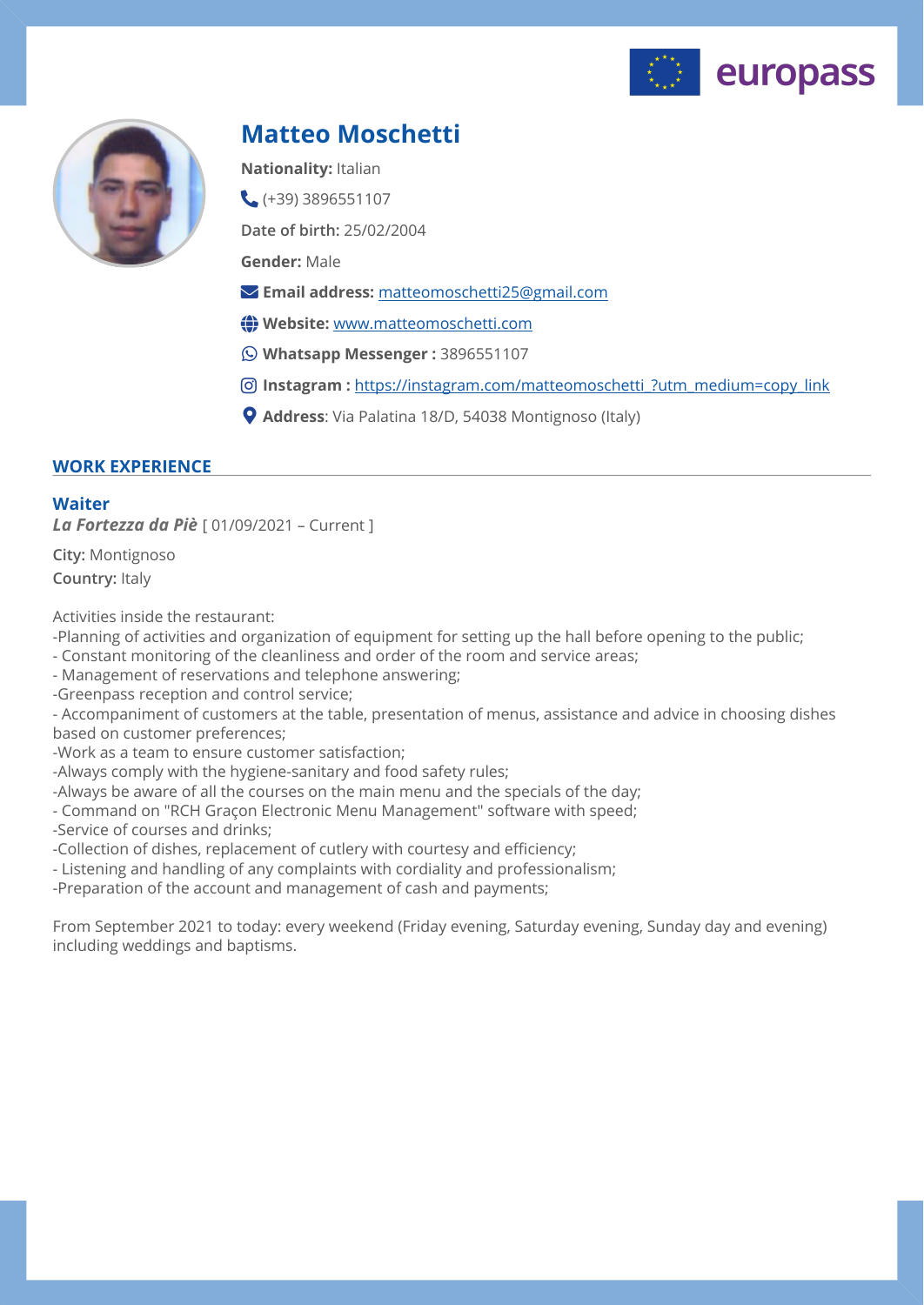# **Apprentice Electrician**

*C.e.i. Carducci Elettroimpianti* [ 28/06/2021 – 30/07/2021 ]

**Address**: Via delle Ciocche 1363/D, 55047 Seravezza (Italy) - <http://www.carduccielettroimpianti.it/> **City:** Seravezza

**Country:** Italy

**Email address:** [cei2005@libero.it](mailto:cei2005@libero.it)

**Name of unit or department:** Progettazione, Installazione, Riparazione Impianti - **Business or sector:** Professional, scientific and technical activities

- Supervised interventions in private homes on call;

-Take care of equipment and work tools of the team of experienced electricians;

-Maintenance and repair of electrical equipment and wiring;

-Repair lines and electrical cables for private homes;

-Assistance in the installation of new electrical systems in private homes;

- Cable routing;

- Project reading;

-Change of indoor and outdoor spotlights, led strips, chandeliers (including ceiling and wall lamps);

# **Web Developer & Web Manager**

[ 01/01/2019 – Current ]

**City:** Montignoso **Country:** Italy

-Definition of the architecture, graphic interface and navigation models through an ergonomic approach and organization of contents.

-Development of functional, user friendly and responsive e-commerce sites and platforms for companies, individuals and associations.

-Responsive templates and themes creation and updating.

-Design and graphic and technical realization of static and dynamic websites in XHTML / HTML5, interactive and multimedia.

-Maintenance and updating of existing sites.

# **Waiter**

*La Fortezza da Piè* [ 01/08/2021 – 09/2021 ]

**City:** Montignoso **Country:** Italy

Activities inside the restaurant:

-Planning of activities and organization of equipment for setting up the hall before opening to the public;

- Constant monitoring of the cleanliness and order of the room and service areas;

- Management of reservations and telephone answering;

-Greenpass reception and control service;

- Accompaniment of customers at the table, presentation of menus, assistance and advice in choosing dishes based on customer preferences;

-Work as a team to ensure customer satisfaction;

-Always comply with the hygiene-sanitary and food safety rules;

-Always be aware of all the courses on the main menu and the specials of the day;

- Command on "RCH Graçon Electronic Menu Management" software with speed;

-Service of courses and drinks;

-Collection of dishes, replacement of cutlery with courtesy and efficiency;

- Listening and handling of any complaints with cordiality and professionalism;

-Preparation of the account and management of cash and payments;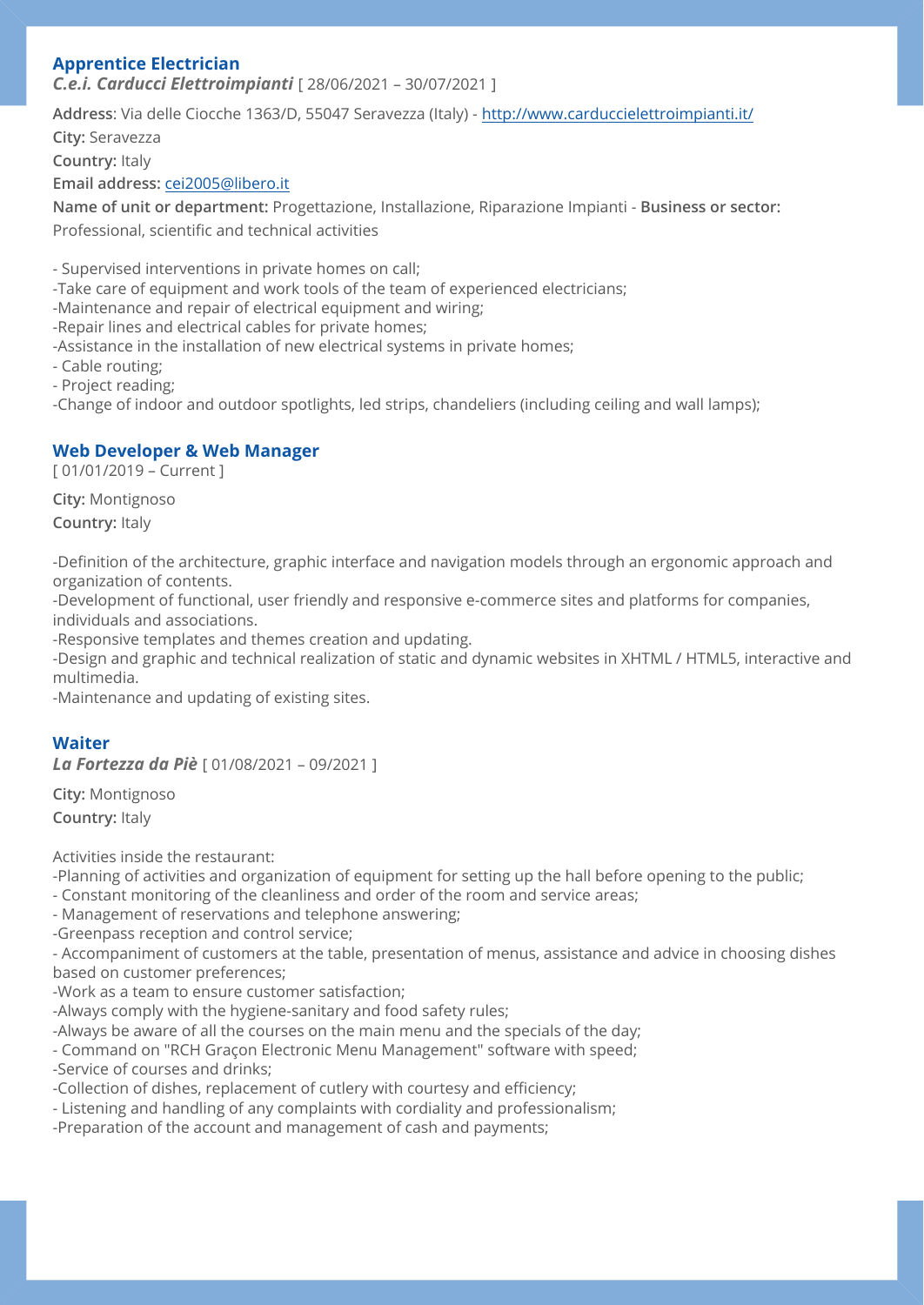# **Waiter**

*La Fortezza da Piè* [ 15/06/2020 – 31/08/2020 ]

**City:** Montignoso **Country:** Italy

Activities inside the restaurant:

-Planning of activities and organization of equipment for setting up the hall before opening to the public;

- Constant monitoring of the cleanliness and order of the room and service areas;

- Management of reservations and telephone answering;

-Greenpass reception and control service;

- Accompaniment of customers at the table, presentation of menus, assistance and advice in choosing dishes based on customer preferences;

-Work as a team to ensure customer satisfaction;

-Always comply with the hygiene-sanitary and food safety rules;

-Always be aware of all the courses on the main menu and the specials of the day;

- Command on "RCH Graçon Electronic Menu Management" software with speed;

-Service of courses and drinks;

-Collection of dishes, replacement of cutlery with courtesy and efficiency;

- Listening and handling of any complaints with cordiality and professionalism;

-Preparation of the account and management of cash and payments;

## **Waiter**

*La Fortezza da Piè* [ 01/08/2019 – 31/08/2019 ]

**Address**: Via Palatina 2, 54038 Montignoso (Italy) - [www.lafortezzadapie.it](http://www.lafortezzadapie.it)

**City:** Montignoso (MS)

**Country:** Italy

**Email address:** [info@lafortezzadapie.it](mailto:info@lafortezzadapie.it)

**Name of unit or department:** Ristorazione - **Business or sector:** Accommodation and food service activities

Activities inside the restaurant:

-Planning of activities and organization of equipment for setting up the hall before opening to the public;

- Constant monitoring of the cleanliness and order of the room and service areas;
- Management of reservations and telephone answering;
- -Greenpass reception and control service;

- Accompaniment of customers at the table, presentation of menus, assistance and advice in choosing dishes based on customer preferences;

-Work as a team to ensure customer satisfaction;

-Always comply with the hygiene-sanitary and food safety rules;

-Always be aware of all the courses on the main menu and the specials of the day;

- Command on "RCH Graçon Electronic Menu Management" software with speed;
- -Service of courses and drinks;

-Collection of dishes, replacement of cutlery with courtesy and efficiency;

- Listening and handling of any complaints with cordiality and professionalism;

-Preparation of the account and management of cash and payments;

# **EDUCATION AND TRAINING**

# **Electrotechnical**

*ITIS Meucci Massa* [ 17/09/2018 - Current ] **Address:** Via Marina Vecchia 230, 54100 Massa (Italy) <https://www.iismeuccimassa.it/>

# **Course Cambridge Level B1**

*IIS Meucci Massa* [ 18/11/2021 – 17/03/2022 ]

**Address:** Via Marina Vecchia, 230, 54100 Massa (Italy)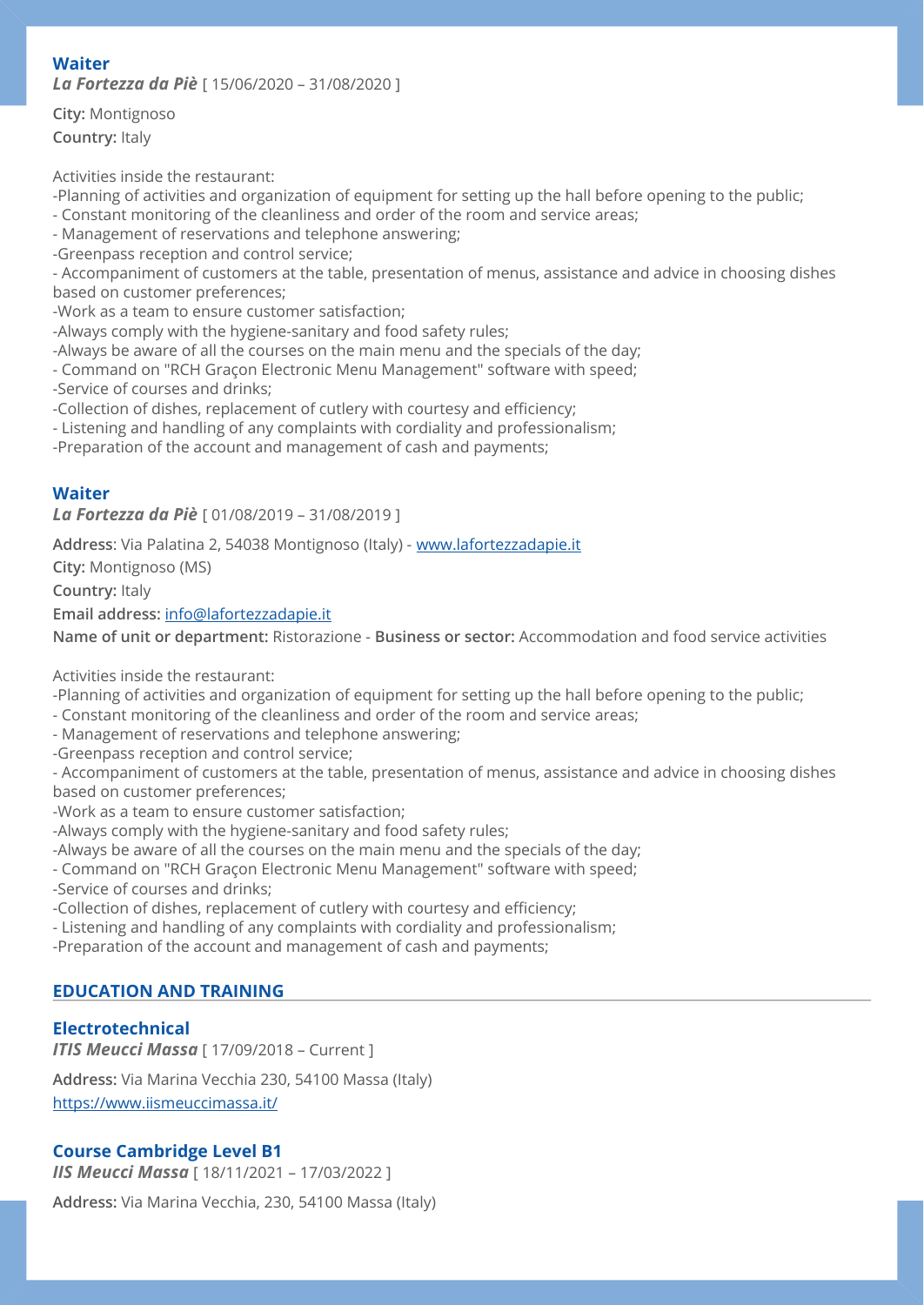## **Stage**

*CEI - Carducci Elettroimpianti* [ 14/06/2021 – 06/08/2021 ] **Address:** Via delle Ciocche 1363/D, 55047 Seravezza (LU), 55047 Seravezza (Italy)

# **Course "Progettiamoci il Futuro"**

*IIS Meucci Massa* [ 27/04/2021 – 27/05/2021 ] **Address:** Via Marina Vecchia, 230, 54100 Massa (Italy)

# **Course ENI Online**

*IIS Meucci Massa* [ 18/01/2021 – 31/05/2021 ] **Address:** Via Marina Vecchia, 230, 54100 Massa (Italy)

## **Course Security on Work**

*IIS Meucci Massa* [ 18/01/2021 – 07/06/2021 ] **Address:** Via Marina Vecchia, 230, 54100 Massa (Italy)

## **Course Digital Marketing**

*Digital Builders TM* [ 01/12/2020 – 10/12/2020 ]

#### **Erasmus 20/21**

*IIS Meucci Massa* [ 30/09/2020 – 10/06/2021 ] **Address:** Via Marina Vecchia, 230, 54100 Massa (Italy)

#### **BLSD Operator**

*Società Nazionale Salvamento* [ 01/01/2020 – 31/12/2020 ]

**Address:** Via Lungomare 72 Presso il Centro Nautico "La casina sul mare", 54100 Massa (Italy) <https://www.salvamentomassacarrara.it/>

## **Lifeguard**

*Società Nazionale Salvamento* [ 01/01/2020 – 31/12/2020 ]

**Address:** Via Lungomare 72 Presso il Centro Nautico "La casina sul mare", 54100 Massa (Italy) <https://www.salvamentomassacarrara.it/>

## **Swimming Teacher**

*Società Nazionale Salvamento* [ 01/01/2020 – 31/12/2020 ]

**Address:** Via Lungomare 72 Presso il Centro Nautico "La casina sul mare" , 54100 Massa (Italy) <https://www.salvamentomassacarrara.it>

## **LANGUAGE SKILLS**

**English LISTENING** B1 **READING** B1 **WRITING** B1 **SPOKEN PRODUCTION** B1 **SPOKEN INTERACTION** B1 **SPOKEN PRODUCTION** A1 **SPOKEN INTERACTION** A1 **French LISTENING** A1 **READING** A1 **WRITING** A1 Mother tongue(s): **Italian** Other language(s):